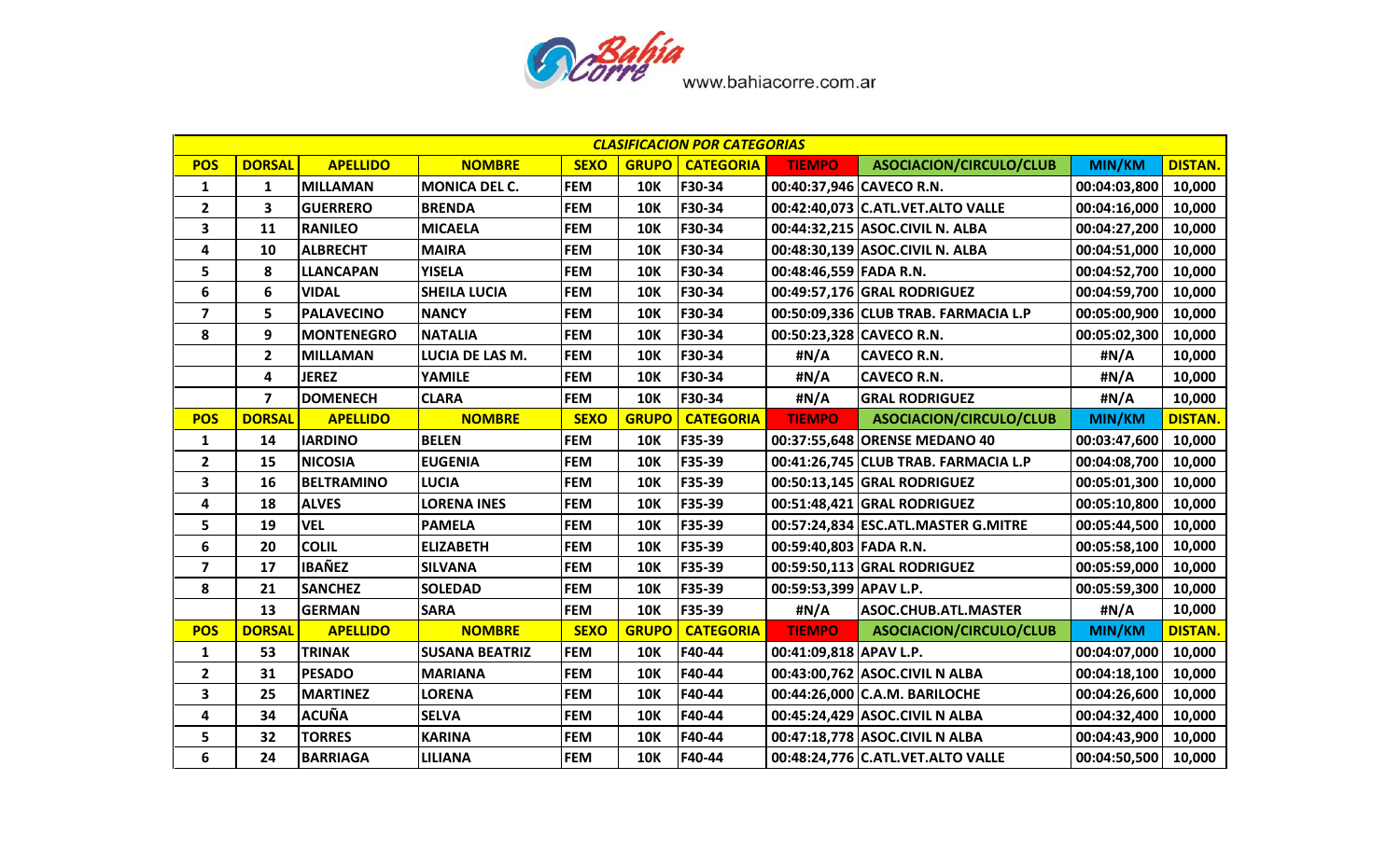

| 7                       | 26            | <b>ANCAVIL</b>     | <b>GABRIELA</b>       | <b>FEM</b>  | <b>10K</b>   | F40-44           |                        | 00:48:38,942 C.A.M. BARILOCHE        | 00:04:51,900 10,000   |                |
|-------------------------|---------------|--------------------|-----------------------|-------------|--------------|------------------|------------------------|--------------------------------------|-----------------------|----------------|
| 8                       | 29            | <b>MORALES</b>     | <b>MIRTA</b>          | <b>FEM</b>  | <b>10K</b>   | F40-44           | 00:49:04,467 APAV L.P. |                                      | 00:04:54,400          | 10,000         |
| 9                       | 23            | <b>MONTERO</b>     | <b>CYNTIA</b>         | <b>FEM</b>  | <b>10K</b>   | F40-44           |                        | 00:52:59,424 CAVECO R.N.             | 00:05:17,900 10,000   |                |
| 10                      | 28            | <b>ROMERO</b>      | <b>KARINA</b>         | <b>FEM</b>  | <b>10K</b>   | F40-44           | 00:56:28,023 FADA R.N. |                                      | 00:05:38,800          | 10,000         |
| 11                      | 27            | <b>PALACIO</b>     | <b>YESICA</b>         | <b>FEM</b>  | <b>10K</b>   | F40-44           |                        | 01:01:48,000 CLUB TRAB. FARMACIA L.P | 00:06:10,800          | 10,000         |
|                         | 1030          | <b>RIOS</b>        | <b>PAOLA ANDREA</b>   | <b>FEM</b>  | <b>10K</b>   | F40-44           | #N/A                   | <b>APAV L.P.</b>                     | #N/A                  | 10,000         |
|                         | 33            | <b>ACEVEDO</b>     | <b>ADA</b>            | <b>FEM</b>  | <b>10K</b>   | F40-44           | #N/A                   | <b>ASOC.CIVIL N ALBA</b>             | #N/A                  | 10,000         |
| <b>POS</b>              | <b>DORSAL</b> | <b>APELLIDO</b>    | <b>NOMBRE</b>         | <b>SEXO</b> | <b>GRUPO</b> | <b>CATEGORIA</b> | <b>TIEMPO</b>          | ASOCIACION/CIRCULO/CLUB              | <b>MIN/KM</b>         | <b>DISTAN.</b> |
| $\mathbf{1}$            | 39            | <b>CALDERERO</b>   | <b>ROSANA</b>         | <b>FEM</b>  | <b>10K</b>   | F45-49           |                        | 00:41:22,328 ASOC.CHUB.ATL.MASTER    | 00:04:08,200          | 10,000         |
| $\mathbf{2}$            | 42            | <b>MARTINEZ</b>    | <b>ROSANA</b>         | <b>FEM</b>  | <b>10K</b>   | F45-49           |                        | 00:42:59,905 C.A.M.BARILOCHE         | 00:04:18,000          | 10,000         |
| 3                       | 38            | <b>BARRIONUEVO</b> | <b>IRIS</b>           | <b>FEM</b>  | <b>10K</b>   | F45-49           |                        | 00:43:24,885 ASOC.CHUB.ATL.MASTER    | 00:04:20,500          | 10,000         |
| 4                       | 37            | <b>GOMEZ</b>       | <b>BEATRIZ</b>        | <b>FEM</b>  | <b>10K</b>   | F45-49           |                        | 00:44:06,961 C.ATL.VET.ALTO VALLE    | 00:04:24,700 10,000   |                |
| 5                       | 41            | <b>AGUILAR</b>     | <b>MARIA</b>          | <b>FEM</b>  | <b>10K</b>   | F45-49           |                        | 00:46:37,762 CAVECO R.N.             | 00:04:39,800          | 10,000         |
| 6                       | 50            | <b>RODRIGUEZ</b>   | <b>ROSA</b>           | <b>FEM</b>  | <b>10K</b>   | F45-49           | 00:47:09,888 FADA R.N. |                                      | 00:04:43,000          | 10,000         |
| $\overline{\mathbf{z}}$ | 47            | <b>CEVOLI</b>      | <b>ESTELA MARIS</b>   | <b>FEM</b>  | <b>10K</b>   | F45-49           | 00:49:07,142 FADA R.N. |                                      | 00:04:54,700          | 10,000         |
| 8                       | 52            | <b>VILLAR</b>      | <b>MONICA</b>         | <b>FEM</b>  | <b>10K</b>   | F45-49           | 00:49:18,324 APAV L.P. |                                      | 00:04:55,800          | 10,000         |
| 9                       | 45            | <b>AEDO</b>        | <b>ELIZABETH</b>      | <b>FEM</b>  | <b>10K</b>   | F45-49           | 00:49:35,677 FADA R.N. |                                      | 00:04:57,600          | 10,000         |
| 10                      | 48            | <b>CURRUMAN</b>    | <b>NELBA NOEMI</b>    | <b>FEM</b>  | <b>10K</b>   | F45-49           | 00:50:13,094 FADA R.N. |                                      | 00:05:01,300 10,000   |                |
| 11                      | 40            | <b>ORTIZ</b>       | <b>NORMA A.</b>       | <b>FEM</b>  | <b>10K</b>   | F45-49           |                        | 00:52:08,288 CAVECO R.N.             | 00:05:12,800 10,000   |                |
| 12                      | 44            | <b>NUÑEZ</b>       | <b>ROSA RAMONA</b>    | <b>FEM</b>  | <b>10K</b>   | F45-49           |                        | 00:52:50,666 GRAL RODRIGUEZ          | 00:05:17,100          | 10,000         |
| 13                      | 55            | <b>INSULSA</b>     | <b>BEATRIZ</b>        | <b>FEM</b>  | <b>10K</b>   | F45-49           |                        | 00:53:33,892 ASOC.CIVIL N. ALBA      | 00:05:21,400   10,000 |                |
| 14                      | 56            | <b>PIERANTONI</b>  | <b>MARTINA</b>        | <b>FEM</b>  | <b>10K</b>   | F45-49           |                        | 00:53:54,554 CAVECO R.N.             | 00:05:23,500          | 10,000         |
| 15                      | 43            | <b>GUEVARA</b>     | <b>BEATRIZ</b>        | <b>FEM</b>  | <b>10K</b>   | F45-49           |                        | 00:54:33,162 CLUB TRAB. FARMACIA L.P | 00:05:27,300          | 10,000         |
| 16                      | 49            | <b>PALACIOS</b>    | <b>PAULA</b>          | <b>FEM</b>  | <b>10K</b>   | F45-49           | 00:56:53,951 FADA R.N. |                                      | 00:05:41,400   10,000 |                |
| 17                      | 54            | <b>BASSI</b>       | <b>PAULA</b>          | <b>FEM</b>  | <b>10K</b>   | F45-49           | 01:00:08,305 APAV L.P. |                                      | 00:06:00,800          | 10,000         |
| 18                      | 51            | <b>SOSA</b>        | <b>LILIANA</b>        | <b>FEM</b>  | <b>10K</b>   | F45-49           | 01:03:58,526 FADA R.N. |                                      | 00:06:23,900          | 10,000         |
| 19                      | 46            | <b>ALAN</b>        | <b>MARIA FERNANDA</b> | <b>FEM</b>  | <b>10K</b>   | F45-49           | 01:08:17,000 FADA R.N. |                                      | 00:06:49,700          | 10,000         |
|                         | 36            | <b>BUSTAMANTE</b>  | <b>KARINA</b>         | <b>FEM</b>  | <b>10K</b>   | F45-49           | #N/A                   | <b>CAVECO R.N.</b>                   | #N/A                  | 10,000         |
| <b>POS</b>              | <b>DORSAL</b> | <b>APELLIDO</b>    | <b>NOMBRE</b>         | <b>SEXO</b> | <b>GRUPO</b> | <b>CATEGORIA</b> | <b>TIEMPO</b>          | ASOCIACION/CIRCULO/CLUB              | <b>MIN/KM</b>         | <b>DISTAN.</b> |
| $\mathbf{1}$            | 64            | <b>OSMAN</b>       | <b>MARIBEL</b>        | <b>FEM</b>  | <b>10K</b>   | F50-54           |                        | 00:40:43,135 CAVECO R.N.             | 00:04:04,300          | 10,000         |
| $\mathbf{2}$            | 61            | <b>HELMSAUER</b>   | <b>RAQUEL</b>         | <b>FEM</b>  | 10K          | F50-54           | 00:47:40,949 TANDIL    |                                      | 00:04:46,100          | 10,000         |
| 3                       | 67            | <b>GIMENEZ</b>     | <b>GLADYS</b>         | <b>FEM</b>  | <b>10K</b>   | F50-54           |                        | 00:49:53,149 GRAL RODRIGUEZ          | 00:04:59,300 10,000   |                |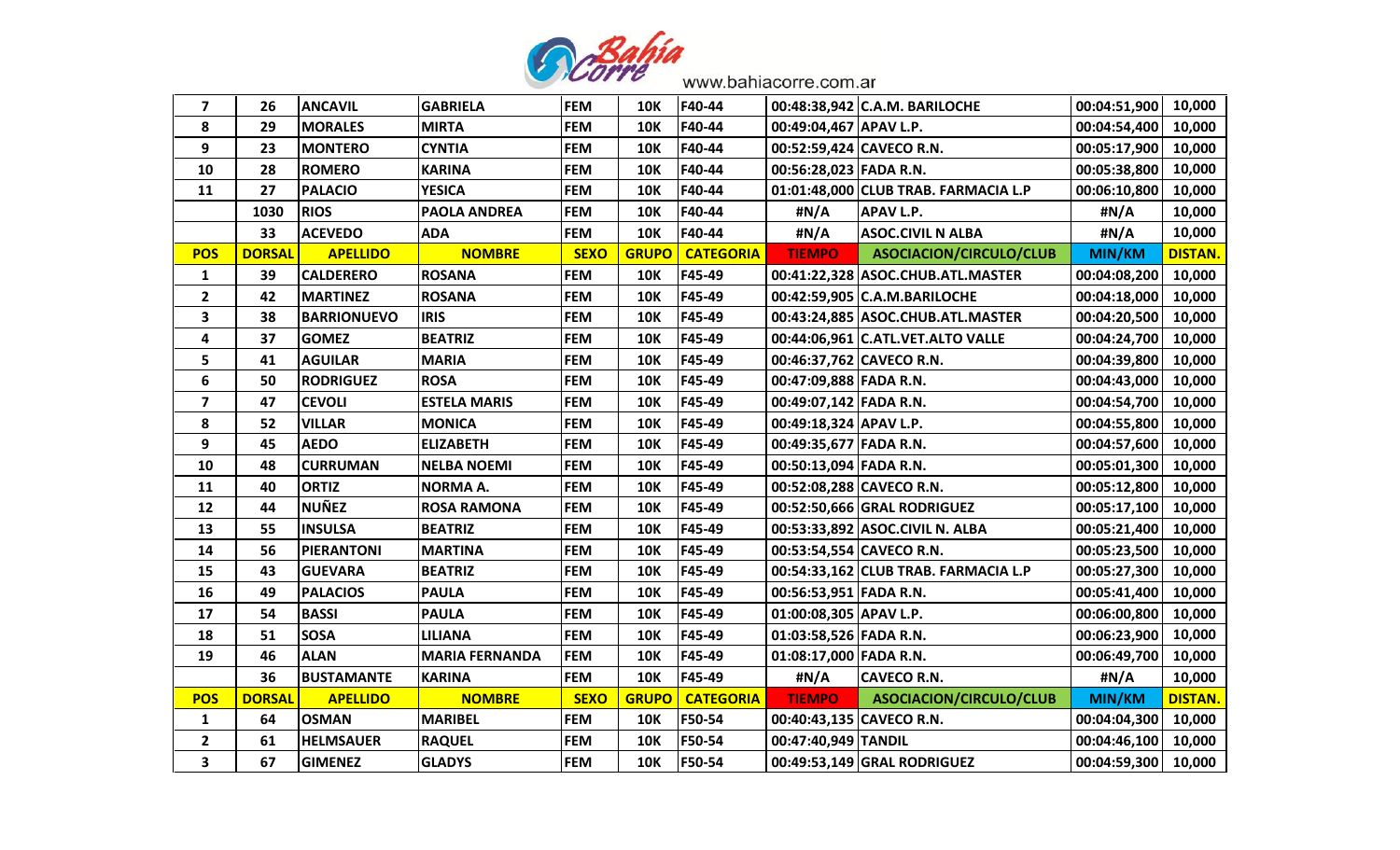

| 4                       | 68            | <b>JAIMOVITCH</b> | <b>NANCY</b>          | <b>FEM</b>  | <b>10K</b>   | F50-54           |                          | 00:50:19,027 GRAL RODRIGUEZ          | 00:05:01,900 | 10,000         |
|-------------------------|---------------|-------------------|-----------------------|-------------|--------------|------------------|--------------------------|--------------------------------------|--------------|----------------|
| 5                       | 59            | <b>QUINTREMAN</b> | <b>MIRIAN G.</b>      | <b>FEM</b>  | <b>10K</b>   | F50-54           |                          | 00:51:17,098 C.ATL.VET.ALTO VALLE    | 00:05:07,700 | 10,000         |
| 6                       | 65            | <b>CHUERI</b>     | <b>ADRIANA</b>        | <b>FEM</b>  | <b>10K</b>   | F50-54           |                          | 00:51:41,167 C.A.M.BARILOCHE         | 00:05:10,100 | 10,000         |
| $\overline{\mathbf{z}}$ | 63            | <b>MUÑOZ</b>      | <b>LAURA ELENA</b>    | <b>FEM</b>  | <b>10K</b>   | F50-54           |                          | 00:56:26,101 CAVECO R.N.             | 00:05:38,600 | 10,000         |
| 8                       | 62            | <b>VIDAL</b>      | <b>ANA</b>            | <b>FEM</b>  | <b>10K</b>   | F50-54           |                          | 00:56:29,239 ASOC.CHUB.ATL.MASTER    | 00:05:38,900 | 10,000         |
| 9                       | 60            | <b>MUÑOZ</b>      | <b>MARIA ELENA</b>    | <b>FEM</b>  | <b>10K</b>   | F50-54           |                          | 00:59:11,528 C.ATL.VET.ALTO VALLE    | 00:05:55,200 | 10,000         |
| 10                      | 66            | <b>KLUND</b>      | <b>MARIELA</b>        | <b>FEM</b>  | <b>10K</b>   | F50-54           |                          | 01:00:10,453 CLUB TRAB. FARMACIA L.P | 00:06:01,000 | 10,000         |
| 11                      | 58            | <b>RIEDINGER</b>  | <b>ANA MARIA</b>      | <b>FEM</b>  | <b>10K</b>   | F50-54           |                          | 01:04:00,000 CAVECO R.N.             | 00:06:24,000 | 10,000         |
| 12                      | 69            | <b>MORALES</b>    | <b>PATRICIA</b>       | <b>FEM</b>  | <b>10K</b>   | F50-54           | 01:09:54,000 APAV L.P.   |                                      | 00:06:59,400 | 10,000         |
|                         | 70            | <b>MACHADO</b>    | <b>SANDRA</b>         | <b>FEM</b>  | <b>10K</b>   | F50-54           | #N/A                     | <b>ASOC.CIVIL N ALBA</b>             | #N/A         | 10,000         |
| <b>POS</b>              | <b>DORSAL</b> | <b>APELLIDO</b>   | <b>NOMBRE</b>         | <b>SEXO</b> | <b>GRUPO</b> | <b>CATEGORIA</b> | <b>TIEMPO</b>            | ASOCIACION/CIRCULO/CLUB              | MIN/KM       | <b>DISTAN.</b> |
| $\mathbf{1}$            | 72            | <b>CLAUSEN</b>    | <b>ANDREA</b>         | <b>FEM</b>  | <b>10K</b>   | F55-59           |                          | 00:48:19,117 C.ATL.VET.ALTO VALLE    | 00:04:49,900 | 10,000         |
| $\overline{\mathbf{2}}$ | 77            | <b>RAMIREZ</b>    | <b>ESTER</b>          | <b>FEM</b>  | <b>10K</b>   | F55-59           | 00:54:29,433 FADA R.N.   |                                      | 00:05:26,900 | 10,000         |
| $\overline{\mathbf{3}}$ | 81            | <b>AGUILERA</b>   | <b>INES FRANCISCA</b> | <b>FEM</b>  | <b>10K</b>   | F55-59           | 00:54:30,427 APAV L.P.   |                                      | 00:05:27,000 | 10,000         |
| 4                       | 82            | <b>BUDUBA</b>     | <b>CLAUDIA</b>        | <b>FEM</b>  | <b>10K</b>   | F55-59           | 00:54:35,610 APAV L.P.   |                                      | 00:05:27,600 | 10,000         |
| 5                       | 76            | <b>COMPANY</b>    | <b>YOLANDA</b>        | <b>FEM</b>  | <b>10K</b>   | F55-59           |                          | 00:55:08,044 CAVECO R.N.             | 00:05:30,800 | 10,000         |
| 6                       | 80            | <b>VILLEGAS</b>   | <b>MARTA</b>          | <b>FEM</b>  | <b>10K</b>   | F55-59           | 00:56:29,247 APAV L.P.   |                                      | 00:05:38,900 | 10,000         |
| $\overline{\mathbf{z}}$ | 79            | <b>NOGUERA</b>    | <b>MIRTA</b>          | <b>FEM</b>  | <b>10K</b>   | F55-59           | 00:56:54,140 APAV L.P.   |                                      | 00:05:41,400 | 10,000         |
| 8                       | 75            | <b>PISCO</b>      | <b>JOSEFA</b>         | <b>FEM</b>  | <b>10K</b>   | F55-59           |                          | 00:59:43,087 CAVECO R.N.             | 00:05:58,300 | 10,000         |
| 9                       | 83            | <b>HUAYQUIAN</b>  | <b>ZULEMA</b>         | <b>FEM</b>  | <b>10K</b>   | F55-59           |                          | 01:02:35,839 ASOC CIVIL N ALBA       | 00:06:15,600 | 10,000         |
| 10                      | 73            | <b>ESCALANTE</b>  | <b>DANIELA</b>        | <b>FEM</b>  | <b>10K</b>   | F55-59           |                          | 01:04:16,180 ASOC.CHUB.ATL.MASTER    | 00:06:25,600 | 10,000         |
| 11                      | 74            | <b>MONTIEL</b>    | <b>IRMA</b>           | <b>FEM</b>  | <b>10K</b>   | F55-59           |                          | 01:04:50,000 CAVECO R.N.             | 00:06:29,000 | 10,000         |
| 12                      | 78            | <b>CHIHUAY</b>    | <b>EMMA</b>           | <b>FEM</b>  | <b>10K</b>   | F55-59           | 01:06:11,000 FADA R.N.   |                                      | 00:06:37,100 | 10,000         |
| <b>POS</b>              | <b>DORSAL</b> | <b>APELLIDO</b>   | <b>NOMBRE</b>         | <b>SEXO</b> | <b>GRUPO</b> | <b>CATEGORIA</b> | <b>TIEMPO</b>            | ASOCIACION/CIRCULO/CLUB              | MIN/KM       | <b>DISTAN.</b> |
| $\mathbf{1}$            | 86            | <b>DULFANO</b>    | <b>SANDRA</b>         | <b>FEM</b>  | <b>10K</b>   | F60-64           |                          | 00:47:16,328 ASOC.CHUB.ATL.MASTER    | 00:04:43,600 | 10,000         |
| $\overline{2}$          | 90            | <b>GONZALES</b>   | <b>NELIDA</b>         | <b>FEM</b>  | <b>10K</b>   | F60-64           | 01:00:08,837 FADA R.N.   |                                      | 00:06:00,900 | 10,000         |
| $\overline{\mathbf{3}}$ | 88            | <b>AGRELO</b>     | <b>MARIA LUZ</b>      | <b>FEM</b>  | <b>10K</b>   | F60-64           | 01:07:33,000 FADA R.N.   |                                      | 00:06:45,300 | 10,000         |
| 4                       | 85            | <b>VELARDEZ</b>   | <b>GRACIELA</b>       | <b>FEM</b>  | <b>10K</b>   | F60-64           |                          | 01:08:25,000 CBAM B.BLANCA           | 00:06:50,500 | 10,000         |
| 5                       | 87            | <b>FUENTES</b>    | <b>SUSANA</b>         | <b>FEM</b>  | <b>10K</b>   | F60-64           |                          | 01:09:21,000 CAVECO R.N.             | 00:06:56,100 | 10,000         |
| 6                       | 89            | <b>ELIFONSO</b>   | <b>MERCEDES</b>       | <b>FEM</b>  | <b>10K</b>   | F60-64           | 01:28:18,000 FADA R.N.   |                                      | 00:08:49,800 | 10,000         |
| <b>POS</b>              | <b>DORSAL</b> | <b>APELLIDO</b>   | <b>NOMBRE</b>         | <b>SEXO</b> | <b>GRUPO</b> | <b>CATEGORIA</b> | <b>TIEMPO</b>            | ASOCIACION/CIRCULO/CLUB              | MIN/KM       | <b>DISTAN.</b> |
| $\mathbf{1}$            | 92            | GUINGUIN          | <b>NORMA</b>          | <b>FEM</b>  | <b>10K</b>   | F65-69           | 00:48:33,366 CAVECO R.N. |                                      | 00:04:51,300 | 10,000         |
|                         |               |                   |                       |             |              |                  |                          |                                      |              |                |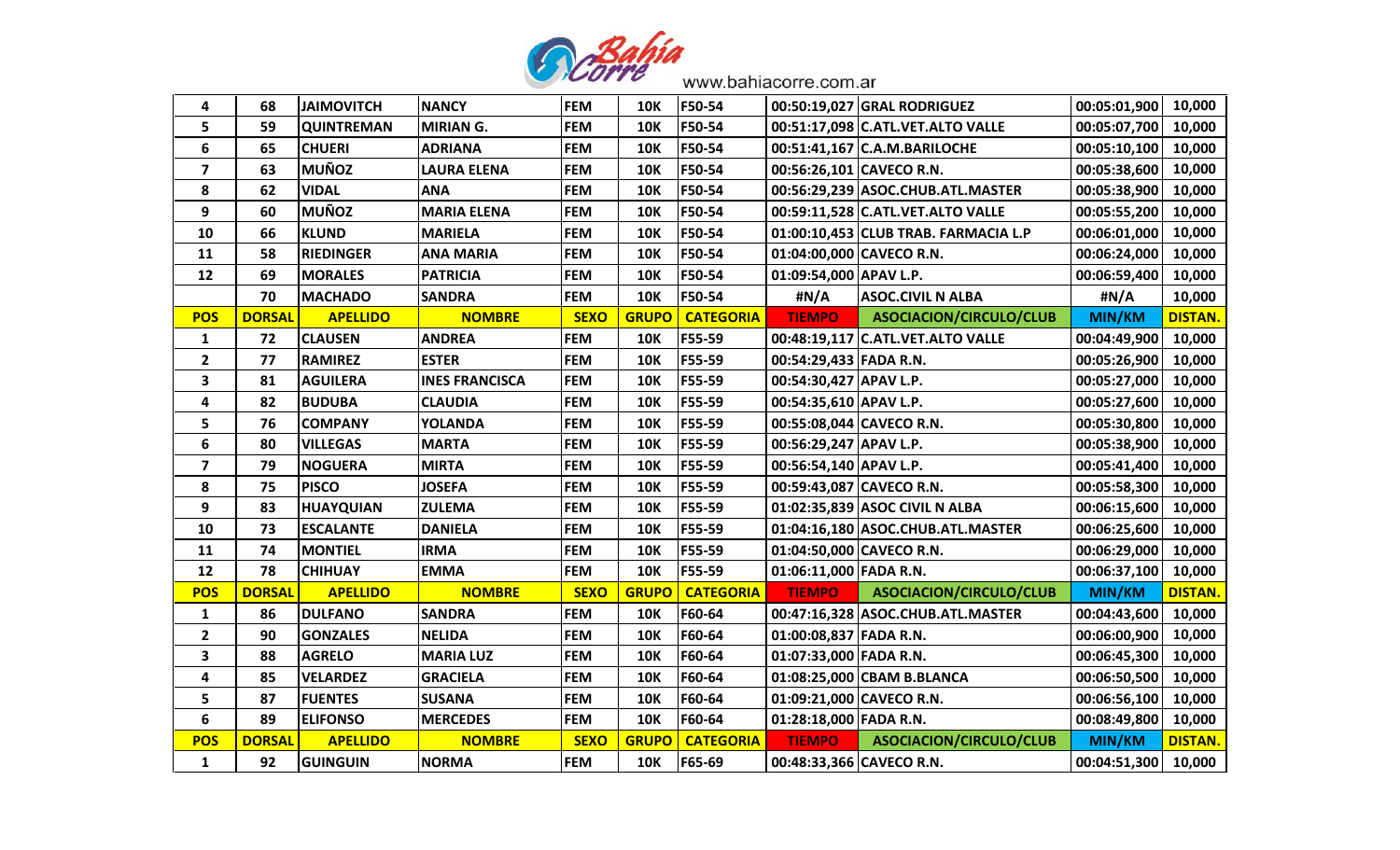

| $\mathbf{2}$            | 93            | <b>PRESTA</b>     | <b>SUSANA</b>   | <b>FEM</b>   | <b>10K</b>   | F65-69           |                          | 00:56:11,031 GRAL RODRIGUEZ          | 00:05:37,100        | 10,000         |
|-------------------------|---------------|-------------------|-----------------|--------------|--------------|------------------|--------------------------|--------------------------------------|---------------------|----------------|
| $\mathbf{3}$            | 94            | <b>OVIEDO</b>     | <b>DORA</b>     | <b>FEM</b>   | <b>10K</b>   | F65-69           | 00:59:54,193 APAV L.P.   |                                      | 00:05:59,400        | 10,000         |
| <b>POS</b>              | <b>DORSAL</b> | <b>APELLIDO</b>   | <b>NOMBRE</b>   | <b>SEXO</b>  | <b>GRUPO</b> | <b>CATEGORIA</b> | <b>TIEMPO</b>            | ASOCIACION/CIRCULO/CLUB              | MIN/KM              | <b>DISTAN.</b> |
| $\mathbf{1}$            | 96            | <b>GHIANNI</b>    | <b>MARTA G.</b> | <b>FEM</b>   | <b>10K</b>   | F70-74           |                          | 00:53:10,690 CAVECO R.N.             | 00:05:19,100        | 10,000         |
| $\overline{2}$          | 97            | <b>MICHELIS</b>   | <b>CATALINA</b> | <b>FEM</b>   | <b>10K</b>   | F70-74           | 01:22:42,000 APAV L.P.   |                                      | 00:08:16,200        | 10,000         |
| <b>POS</b>              | <b>DORSAL</b> | <b>APELLIDO</b>   | <b>NOMBRE</b>   | <b>SEXO</b>  | <b>GRUPO</b> | <b>CATEGORIA</b> | <b>TIEMPO</b>            | ASOCIACION/CIRCULO/CLUB              | MIN/KM              | <b>DISTAN.</b> |
| $\mathbf{1}$            | 309           | <b>IRAOLA</b>     | <b>LAUTARO</b>  | 5MASC        | <b>5K</b>    | M18-29           | 00:18:05,000 CAVECO R.N. |                                      | 00:03:37,000        | 5,000          |
| $\overline{2}$          | 305           | <b>TRIPAILAO</b>  | <b>JOAQUIN</b>  | 5MASC        | <b>5K</b>    | M18-29           | 00:20:31,000 VIEDMA      |                                      | 00:04:06,200        | 5,000          |
| 3                       | 311           | <b>SAEZ</b>       | <b>BRAIAN</b>   | 5MASC        | <b>5K</b>    | M18-29           | 00:20:33,000 CAVECO R.N. |                                      | 00:04:06,600        | 5,000          |
| 4                       | 302           | <b>MONTENEGRO</b> | <b>BENJAMIN</b> | 5MASC        | <b>5K</b>    | M18-29           |                          | 00:20:52,000 CAVECO R.N.             | 00:04:10,400        | 5,000          |
| 5                       | 313           | <b>LUNA</b>       | <b>ALEJO</b>    | 5MASC        | <b>5K</b>    | M18-29           | 00:20:55,000 ZAPALA      |                                      | 00:04:11,000        | 5,000          |
| 6                       | 300           | <b>PENCHULEF</b>  | <b>MAXIMO</b>   | 5MASC        | <b>5K</b>    | M18-29           |                          | 00:21:38,000 GRAL CONESA             | 00:04:19,600        | 5,000          |
| $\overline{\mathbf{z}}$ | 304           | <b>PROST</b>      | <b>MAXIMO</b>   | 5MASC        | <b>5K</b>    | M18-29           | 00:22:21,000 VIEDMA      |                                      | 00:04:28,200        | 5,000          |
| 8                       | 308           | <b>ITURRA</b>     | <b>NAZARENO</b> | 5MASC        | <b>5K</b>    | M18-29           |                          | 00:22:25,000 ASOC.CIVIL N .ALBA      | 00:04:29,000        | 5,000          |
| 9                       | 301           | <b>ZUNZUNEGUY</b> | <b>EXEQUIEL</b> | 5MASC        | <b>5K</b>    | M18-29           | 00:22:27,000 CAVECO R.N. |                                      | 00:04:29,400        | 5,000          |
| 10                      | 312           | <b>CHAZARRETA</b> | <b>ANDRES</b>   | <b>5MASC</b> | <b>5K</b>    | M18-29           |                          | 00:22:46,000 CAVECO R.N.             | 00:04:33,200        | 5,000          |
| 11                      | 306           | <b>MILIVINTI</b>  | <b>LAUTARO</b>  | 5MASC        | <b>5K</b>    | M18-29           |                          | 00:25:43,000 MILLA RUN B.BLANCA      | 00:05:08,600        | 5,000          |
| 12                      | 303           | <b>CALDERON</b>   | <b>PABLO</b>    | 5MASC        | <b>5K</b>    | M18-29           |                          | 00:27:33,000 AGRUP.AMISTAD           | 00:05:30,600        | 5,000          |
|                         | 307           | <b>JEREZ</b>      | <b>KALEB</b>    | 5MASC        | <b>5K</b>    | M18-29           | #N/A                     | <b>CAVECO R.N.</b>                   | #N/A                | 5,000          |
|                         | 310           | <b>SCHROH</b>     | <b>DARIO</b>    | 5MASC        | <b>5K</b>    | M18-29           | #N/A                     | <b>CAVECO R.N.</b>                   | #N/A                | 5,000          |
|                         | 314           | <b>PEREZ</b>      | <b>LEANDRO</b>  | 5MASC        | <b>5K</b>    | M18-29           | #N/A                     | <b>VIEDMA</b>                        | #N/A                | 5,000          |
| <b>POS</b>              | <b>DORSAL</b> | <b>APELLIDO</b>   | <b>NOMBRE</b>   | <b>SEXO</b>  | <b>GRUPO</b> | <b>CATEGORIA</b> | <b>TIEMPO</b>            | ASOCIACION/CIRCULO/CLUB              | MIN/KM              | <b>DISTAN.</b> |
| $\mathbf{1}$            | 141           | <b>MULLER</b>     | <b>JORGE</b>    | <b>MASC</b>  | <b>10K</b>   | M30-34           | 00:33:38,883 CAVECO R.N. |                                      | 00:03:21,900        | 10,000         |
| $\overline{2}$          | 110           | <b>FAUDA</b>      | <b>GUIDO</b>    | <b>MASC</b>  | <b>10K</b>   | M30-34           | 00:34:32,086 CORDOBA     |                                      | 00:03:27,200        | 10,000         |
| 3                       | 101           | <b>VEGA</b>       | <b>GASTON</b>   | <b>MASC</b>  | <b>10K</b>   | M30-34           |                          | 00:35:24,739 CAVECO R.N.             | 00:03:32,500        | 10,000         |
| $\overline{\mathbf{4}}$ | 115           | <b>CONTRERAS</b>  | <b>EXEQUIEL</b> | <b>MASC</b>  | <b>10K</b>   | M30-34           |                          | 00:35:31,999 ASOC CIVIL N ALBA       | 00:03:33,200        | 10,000         |
| 5                       | 108           | <b>MAIDANA</b>    | <b>OSVALDO</b>  | <b>MASC</b>  | <b>10K</b>   | M30-34           |                          | 00:36:07,804 CLUB TRAB. FARMACIA L.P | 00:03:36,800        | 10,000         |
| 6                       | 106           | <b>LAHETJVZAN</b> | <b>ALFREDO</b>  | <b>MASC</b>  | <b>10K</b>   | M30-34           |                          | 00:36:24,188 C.ATL.VET.ALTO VALLE    | 00:03:38,400        | 10,000         |
| $\overline{\mathbf{z}}$ | 105           | <b>GARCIA</b>     | <b>EMANUEL</b>  | <b>MASC</b>  | <b>10K</b>   | M30-34           |                          | 00:37:15,640 ESC.ATL.MAS.G.MITRE     | 00:03:43,600        | 10,000         |
| 8                       | 112           | <b>CARRIZO</b>    | <b>EUGENIO</b>  | <b>MASC</b>  | <b>10K</b>   | M30-34           |                          | 00:37:51,810 ASOC CIVIL N ALBA       | 00:03:47,200        | 10,000         |
| 9                       | 111           | <b>CACERES</b>    | <b>PABLO</b>    | <b>MASC</b>  | <b>10K</b>   | M30-34           | 00:39:28,359 CAVECO R.N. |                                      | 00:03:56,800        | 10,000         |
| 10                      | 107           | <b>CALDERON</b>   | <b>JOSE</b>     | <b>MASC</b>  | <b>10K</b>   | M30-34           |                          | 00:39:56,583 CA.M.BARILOCHE          | 00:03:59,700 10,000 |                |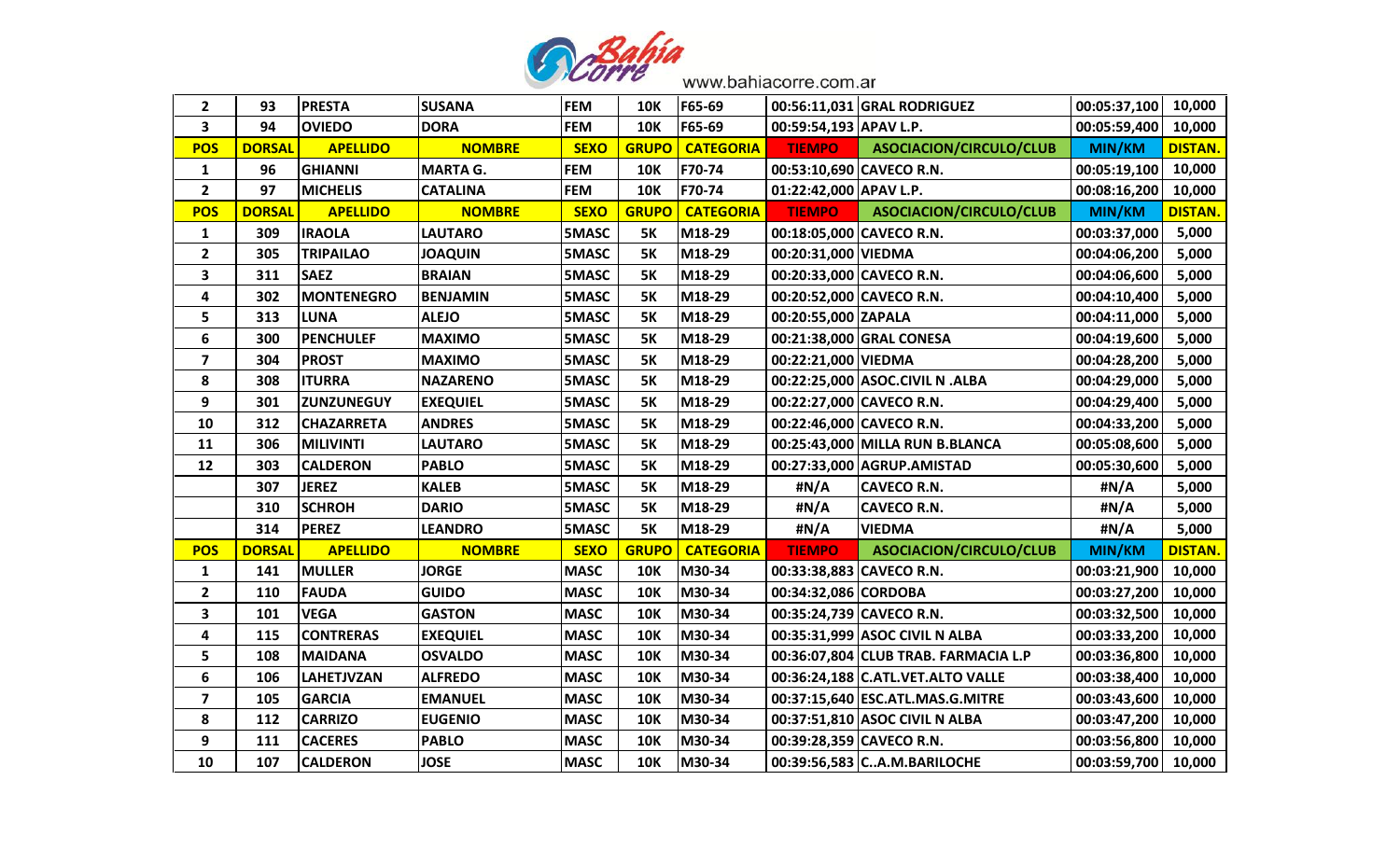

| 11                      | 116           | <b>CATRIN</b>    | <b>CLAUDIO</b>         | <b>MASC</b> | <b>10K</b>   | M30-34           |                        | 00:40:07,629 CAVECO R.N.             | 00:04:00,800 | 10,000         |
|-------------------------|---------------|------------------|------------------------|-------------|--------------|------------------|------------------------|--------------------------------------|--------------|----------------|
| 12                      | 113           | <b>LEBEAU</b>    | <b>JORGE SSANTIAGO</b> | <b>MASC</b> | <b>10K</b>   | M30-34           |                        | 00:42:04,829 ASOC CIVIL N ALBA       | 00:04:12,500 | 10,000         |
| 13                      | 109           | <b>REGO</b>      | <b>JUAN IGNACIO</b>    | <b>MASC</b> | <b>10K</b>   | M30-34           |                        | 00:46:47,916 GRAL RODRIGUEZ          | 00:04:40,800 | 10,000         |
| 14                      | 103           | <b>CISTERNA</b>  | <b>MARCOS</b>          | <b>MASC</b> | <b>10K</b>   | M30-34           |                        | 00:47:11,182 CAVECO R.N.             | 00:04:43,100 | 10,000         |
| 15                      | 133           | <b>CHAP</b>      | <b>MAXIMILIANO</b>     | <b>MASC</b> | <b>10K</b>   | M30-34           | 00:47:25,102 APAV L.P. |                                      | 00:04:44,500 | 10,000         |
| 16                      | 102           | <b>BABERON</b>   | <b>PABLO</b>           | <b>MASC</b> | <b>10K</b>   | M30-34           |                        | 00:48:07,341 CAVECO R.N.             | 00:04:48,700 | 10,000         |
| 17                      | 100           | <b>ANGELILLI</b> | <b>RODRIGO</b>         | <b>MASC</b> | <b>10K</b>   | M30-34           |                        | 00:50:52,354 CAVECO R.N.             | 00:05:05,200 | 10,000         |
|                         | 104           | <b>MILLAPI</b>   | <b>MIGUEL</b>          | <b>MASC</b> | <b>10K</b>   | M30-34           | #N/A                   | <b>CAVECO R.N.</b>                   | #N/A         | 10,000         |
| <b>POS</b>              | <b>DORSAL</b> | <b>APELLIDO</b>  | <b>NOMBRE</b>          | <b>SEXO</b> | <b>GRUPO</b> | <b>CATEGORIA</b> | <b>TIEMPO</b>          | ASOCIACION/CIRCULO/CLUB              | MIN/KM       | <b>DISTAN.</b> |
| $\mathbf{1}$            | 121           | <b>TORRES</b>    | <b>LUCIANO</b>         | <b>MASC</b> | <b>10K</b>   | M35-39           |                        | 00:34:30,785 CAVECO R.N.             | 00:03:27,100 | 10,000         |
| $\overline{2}$          | 118           | <b>CAVILLA</b>   | <b>JUAN CRUZ</b>       | <b>MASC</b> | <b>10K</b>   | M35-39           |                        | 00:35:51,221 CAVECO R.N.             | 00:03:35,100 | 10,000         |
| 3                       | 124           | <b>GRILLO</b>    | <b>EMANUEL</b>         | <b>MASC</b> | <b>10K</b>   | M35-39           |                        | 00:35:56,367 ASOC.CHUB.ATL.MASTER    | 00:03:35,600 | 10,000         |
| 4                       | 129           | <b>GARCIA</b>    | <b>DIEGO MARCELO</b>   | <b>MASC</b> | <b>10K</b>   | M35-39           |                        | 00:36:28,697   ASOC. ATLE. F Y C MAX | 00:03:38,900 | 10,000         |
| 5                       | 126           | <b>CAÑETE</b>    | <b>JUAN CRUZ</b>       | <b>MASC</b> | <b>10K</b>   | M35-39           |                        | 00:36:32,836 CAVECO R.N.             | 00:03:39,300 | 10,000         |
| $\boldsymbol{6}$        | 138           | <b>CHAVERO</b>   | <b>DARDO EMANUEL</b>   | <b>MASC</b> | <b>10K</b>   | M35-39           |                        | 00:36:40,117 ASOC CIVIL N ALBA       | 00:03:40,000 | 10,000         |
| $\overline{\mathbf{z}}$ | 117           | <b>YANCA</b>     | <b>GASTON</b>          | <b>MASC</b> | <b>10K</b>   | M35-39           |                        | 00:37:45,142 CAVECO R.N.             | 00:03:46,500 | 10,000         |
| 8                       | 128           | <b>CORTINA</b>   | <b>JUAN PABLO</b>      | <b>MASC</b> | <b>10K</b>   | M35-39           |                        | 00:39:06,701 CLUB TRAB. FARMACIA L.P | 00:03:54,700 | 10,000         |
| 9                       | 131           | <b>CURIHUALA</b> | <b>DAVID</b>           | <b>MASC</b> | <b>10K</b>   | M35-39           |                        | 00:39:06,845 CAVECO R.N.             | 00:03:54,700 | 10,000         |
| 10                      | 137           | <b>BAFFONI</b>   | <b>EMANUEL</b>         | <b>MASC</b> | <b>10K</b>   | M35-39           |                        | 00:40:00,837 ASOC CIVIL N ALBA       | 00:04:00,100 | 10,000         |
| 11                      | 139           | <b>FURH</b>      | <b>PABLO</b>           | <b>MASC</b> | <b>10K</b>   | M35-39           |                        | 00:40:37,579 ASOC CIVIL N ALBA       | 00:04:03,800 | 10,000         |
| 12                      | 114           | <b>RODRIGUEZ</b> | <b>MARCOS</b>          | <b>MASC</b> | <b>10K</b>   | M35-39           |                        | 00:41:03,298 ASOC CIVIL N ALBA       | 00:04:06,300 | 10,000         |
| 13                      | 125           | <b>FENILLAN</b>  | <b>ALEJANDRO</b>       | <b>MASC</b> | <b>10K</b>   | M35-39           |                        | 00:41:04,013 C.A.M.BARILOCHE         | 00:04:06,400 | 10,000         |
| 14                      | 135           | <b>CAPITAN</b>   | <b>LUCIANO</b>         | <b>MASC</b> | <b>10K</b>   | M35-39           |                        | 00:42:48,103 ASOC CIVIL N ALBA       | 00:04:16,800 | 10,000         |
| 15                      | 134           | <b>ALBA</b>      | <b>CESAR ALBERTO</b>   | <b>MASC</b> | <b>10K</b>   | M35-39           |                        | 00:42:55,883 ASOC CIVIL N ALBA       | 00:04:17,600 | 10,000         |
| 16                      | 132           | <b>POUSO</b>     | <b>JOAQUIN ABEL</b>    | <b>MASC</b> | <b>10K</b>   | M35-39           |                        | 00:43:17,358 CAVECO R.N.             | 00:04:19,700 | 10,000         |
| 17                      | 136           | <b>SCHNEIDER</b> | <b>MARIANO</b>         | <b>MASC</b> | <b>10K</b>   | M35-39           |                        | 00:43:43,129 ASOC CIVIL N ALBA       | 00:04:22,300 | 10,000         |
| 18                      | 123           | <b>OJEDA</b>     | <b>MARCELO</b>         | <b>MASC</b> | <b>10K</b>   | M35-39           |                        | 00:44:00,809 ASOC.CHUB.ATL.MASTER    | 00:04:24,100 | 10,000         |
| 19                      | 120           | <b>SALOMON</b>   | MIGUEL A.              | <b>MASC</b> | <b>10K</b>   | M35-39           |                        | 00:44:05,072 CAVECO R.N.             | 00:04:24,500 | 10,000         |
| 20                      | 140           | <b>MAMAMI</b>    | <b>ARMANDO</b>         | <b>MASC</b> | <b>10K</b>   | M35-39           |                        | 00:45:53,472 ASOC CIVIL N ALBA       | 00:04:35,300 | 10,000         |
|                         | 119           | <b>GIMENEZ</b>   | <b>HECTOR</b>          | <b>MASC</b> | <b>10K</b>   | M35-39           | #N/A                   | <b>CAVECO R.N.</b>                   | #N/A         | 10,000         |
|                         | 122           | <b>IGNACIO</b>   | <b>FERNANDO</b>        | <b>MASC</b> | <b>10K</b>   | M35-39           | #N/A                   | <b>CAVECO R.N.</b>                   | #N/A         | 10,000         |
|                         | 1130          | <b>BUENOPIL</b>  | <b>LUIS</b>            | <b>MASC</b> | <b>10K</b>   | M35-39           | #N/A                   | <b>FADA R.N.</b>                     | #N/A         | 10,000         |
|                         |               |                  |                        |             |              |                  |                        |                                      |              |                |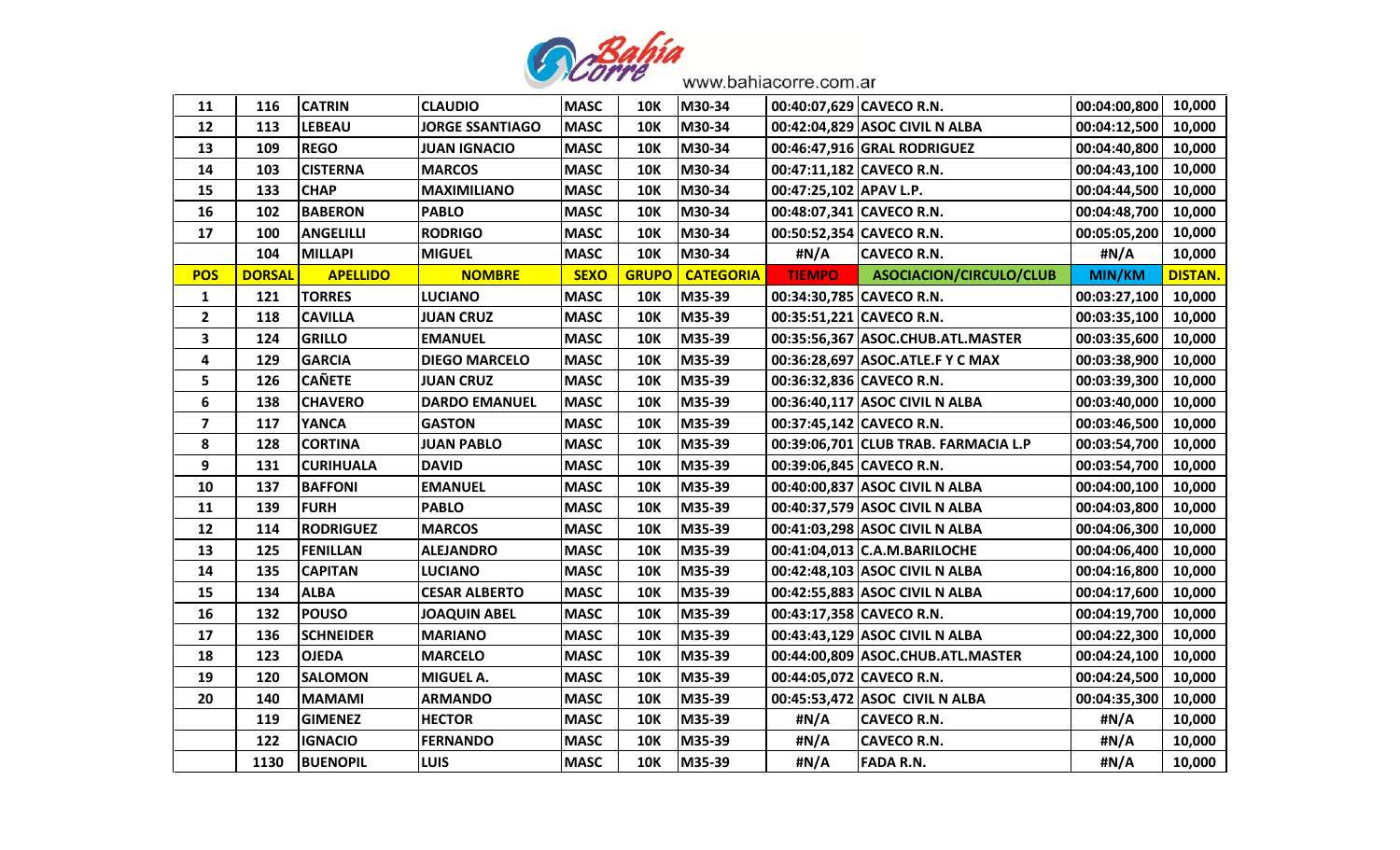

| <b>POS</b>              | <b>DORSAL</b> | <b>APELLIDO</b>     | <b>NOMBRE</b>          | <b>SEXO</b> |              | <b>GRUPO   CATEGORIA</b> | <b>TIEMPO</b>          | ASOCIACION/CIRCULO/CLUB              | <b>MIN/KM</b>       | <b>DISTAN.</b> |
|-------------------------|---------------|---------------------|------------------------|-------------|--------------|--------------------------|------------------------|--------------------------------------|---------------------|----------------|
| $\mathbf{1}$            | 144           | <b>SANGUINETTI</b>  | <b>ULISES</b>          | <b>MASC</b> | <b>10K</b>   | M40-44                   |                        | 00:31:23,123 TRES ARROYOS            | 00:03:08,300        | 10,000         |
| $\mathbf{2}$            | 154           | <b>AGUIRRE</b>      | <b>ALFREDO</b>         | <b>MASC</b> | <b>10K</b>   | M40-44                   | 00:33:08,594 APAV L.P. |                                      | 00:03:18,900        | 10,000         |
| 3                       | 147           | <b>GARCIA</b>       | <b>ALBERTO</b>         | <b>MASC</b> | <b>10K</b>   | M40-44                   |                        | 00:34:35,124 ASOC.CHUB.ATL.MASTER    | 00:03:27,500        | 10,000         |
| 4                       | 155           | <b>ALBA</b>         | <b>NELSON</b>          | <b>MASC</b> | <b>10K</b>   | M40-44                   |                        | 00:34:48,950 ASOC CIVIL N ALBA       | 00:03:28,900        | 10,000         |
| 5                       | 142           | <b>MONSALVE</b>     | <b>MIGUEL A.</b>       | <b>MASC</b> | <b>10K</b>   | M40-44                   |                        | 00:35:01,675 CAVECO R.N.             | 00:03:30,200        | 10,000         |
| $\bf 6$                 | 151           | <b>GIMENEZ</b>      | <b>SERGIO PATRICIO</b> | <b>MASC</b> | <b>10K</b>   | M40-44                   |                        | 00:36:22,948 GRAL RODRIGUEZ          | 00:03:38,300        | 10,000         |
| $\overline{\mathbf{z}}$ | 145           | <b>MALAMUD</b>      | <b>GASTON E.</b>       | <b>MASC</b> | <b>10K</b>   | M40-44                   |                        | 00:38:37,662 CBAM B.BLANCA           | 00:03:51,800        | 10,000         |
| 8                       | 149           | <b>MENDEZ</b>       | <b>RICARDO JUAN.</b>   | <b>MASC</b> | <b>10K</b>   | M40-44                   | 00:40:33,259 CADAV     |                                      | 00:04:03,300        | 10,000         |
| 9                       | 150           | <b>CUBAS</b>        | <b>MARIO</b>           | <b>MASC</b> | <b>10K</b>   | M40-44                   |                        | 00:40:55,148 CLUB TRAB. FARMACIA L.P | 00:04:05,500        | 10,000         |
| 10                      | 152           | <b>LEHR</b>         | <b>ANDRES</b>          | <b>MASC</b> | <b>10K</b>   | M40-44                   | 00:41:45,980 FADA R.N. |                                      | 00:04:10,600        | 10,000         |
| 11                      | 148           | <b>ACOSTA</b>       | <b>ARIEL OMAR</b>      | <b>MASC</b> | <b>10K</b>   | M40-44                   |                        | 00:42:12,372 CAVECO R.N.             | 00:04:13,200        | 10,000         |
| 12                      | 157           | <b>RUPPEL</b>       | <b>LEANDRO</b>         | <b>MASC</b> | 10K          | M40-44                   |                        | 00:43:44,192 ASOC CIVIL N ALBA       | 00:04:22,400        | 10,000         |
| 13                      | 156           | <b>KEUNCHKARIAN</b> | <b>ARMANDO</b>         | <b>MASC</b> | <b>10K</b>   | M40-44                   |                        | 00:44:28,160 ASOC CIVIL N ALBA       | 00:04:26,800        | 10,000         |
| 14                      | 158           | <b>MARIÑANCO</b>    | <b>ANGEL</b>           | <b>MASC</b> | <b>10K</b>   | M40-44                   |                        | 00:46:21,957 ASOC CIVIL N ALBA       | 00:04:38,200        | 10,000         |
| 15                      | 143           | <b>BACCA</b>        | <b>DAMIAN</b>          | <b>MASC</b> | <b>10K</b>   | M40-44                   |                        | 00:47:44,327 CAVECO R.N.             | 00:04:46,400        | 10,000         |
| 16                      | 153           | <b>CORDOBA</b>      | <b>GUSTAVO OSCAR</b>   | <b>MASC</b> | <b>10K</b>   | M40-44                   | 00:52:23,811 APAV L.P. |                                      | 00:05:14,400        | 10,000         |
|                         | 146           | <b>MONGE</b>        | <b>EMANUEL</b>         | <b>MASC</b> | <b>10K</b>   | M40-44                   | #N/A                   | <b>CBAM B.BLANCA</b>                 | #N/A                | 10,000         |
| <b>POS</b>              | <b>DORSAL</b> | <b>APELLIDO</b>     | <b>NOMBRE</b>          | <b>SEXO</b> | <b>GRUPO</b> | <b>CATEGORIA</b>         | <b>TIEMPO</b>          | ASOCIACION/CIRCULO/CLUB              | MIN/KM              | <b>DISTAN.</b> |
| $\mathbf{1}$            | 180           | <b>PERAFAN</b>      | <b>HERNAN</b>          | <b>MASC</b> | <b>10K</b>   | M45-49                   |                        | 00:36:57,783 ASOC CIVIL N ALBA       | 00:03:41,800        | 10,000         |
| $\mathbf{2}$            | 181           | <b>ROSSIO</b>       | <b>MARCOS</b>          | <b>MASC</b> | <b>10K</b>   | M45-49                   |                        | 00:37:28,168 ASOC CIVIL N ALBA       | 00:03:44,800        | 10,000         |
| 3                       | 174           | <b>RUIZ</b>         | <b>DIEGO</b>           | <b>MASC</b> | <b>10K</b>   | M45-49                   |                        | 00:38:21,243 CLUB TRAB. FARMACIA L.P | 00:03:50,100        | 10,000         |
| 4                       | 175           | <b>URRA</b>         | <b>MANUEL</b>          | <b>MASC</b> | <b>10K</b>   | M45-49                   | 00:38:31,939 FADA R.N. |                                      | 00:03:51,200        | 10,000         |
| 5                       | 173           | <b>AGON</b>         | <b>MAURICIO</b>        | <b>MASC</b> | <b>10K</b>   | M45-49                   |                        | 00:38:59,417 CLUB TRAB. FARMACIA L.P | 00:03:53,900        | 10,000         |
| 6                       | 182           | <b>SERRANO</b>      | <b>WALTER</b>          | <b>MASC</b> | <b>10K</b>   | M45-49                   |                        | 00:39:40,908 CAVECO R.N.             | 00:03:58,100        | 10,000         |
| $\overline{\mathbf{z}}$ | 166           | <b>PALMA</b>        | <b>ALEJANDRO MARIO</b> | <b>MASC</b> | <b>10K</b>   | M45-49                   |                        | 00:39:50,838 CBAM B.BLANCA           | 00:03:59,100        | 10,000         |
| 8                       | 178           | <b>PAZ</b>          | <b>CARLOS</b>          | <b>MASC</b> | <b>10K</b>   | M45-49                   | 00:40:11,746 APAV L.P. |                                      | 00:04:01,200        | 10,000         |
| 9                       | 160           | <b>DEMASI</b>       | <b>ARIEL</b>           | <b>MASC</b> | <b>10K</b>   | M45-49                   |                        | 00:40:32,559 CAVECO R.N.             | 00:04:03,300        | 10,000         |
| 10                      | 163           | <b>LONCOMAN</b>     | <b>JULIO ERNESTO</b>   | <b>MASC</b> | <b>10K</b>   | M45-49                   |                        | 00:40:59,490 CIR.ATL.VET.A.VALLE     | 00:04:05,900        | 10,000         |
| 11                      | 170           | <b>VIQUE</b>        | <b>CARLOS JAVIER</b>   | <b>MASC</b> | <b>10K</b>   | M45-49                   |                        | 00:41:58,166 CAVECO R.N.             | 00:04:11,800        | 10,000         |
| 12                      | 172           | <b>BASILE</b>       | <b>MAURO</b>           | <b>MASC</b> | 10K          | M45-49                   |                        | 00:42:42,197 CAVECO R.N.             | 00:04:16,200        | 10,000         |
| 13                      | 165           | <b>MINOR</b>        | <b>GERARDO</b>         | <b>MASC</b> | <b>10K</b>   | M45-49                   |                        | 00:43:28,179 C.ATL.VET.ALTO VALLE    | 00:04:20,800 10,000 |                |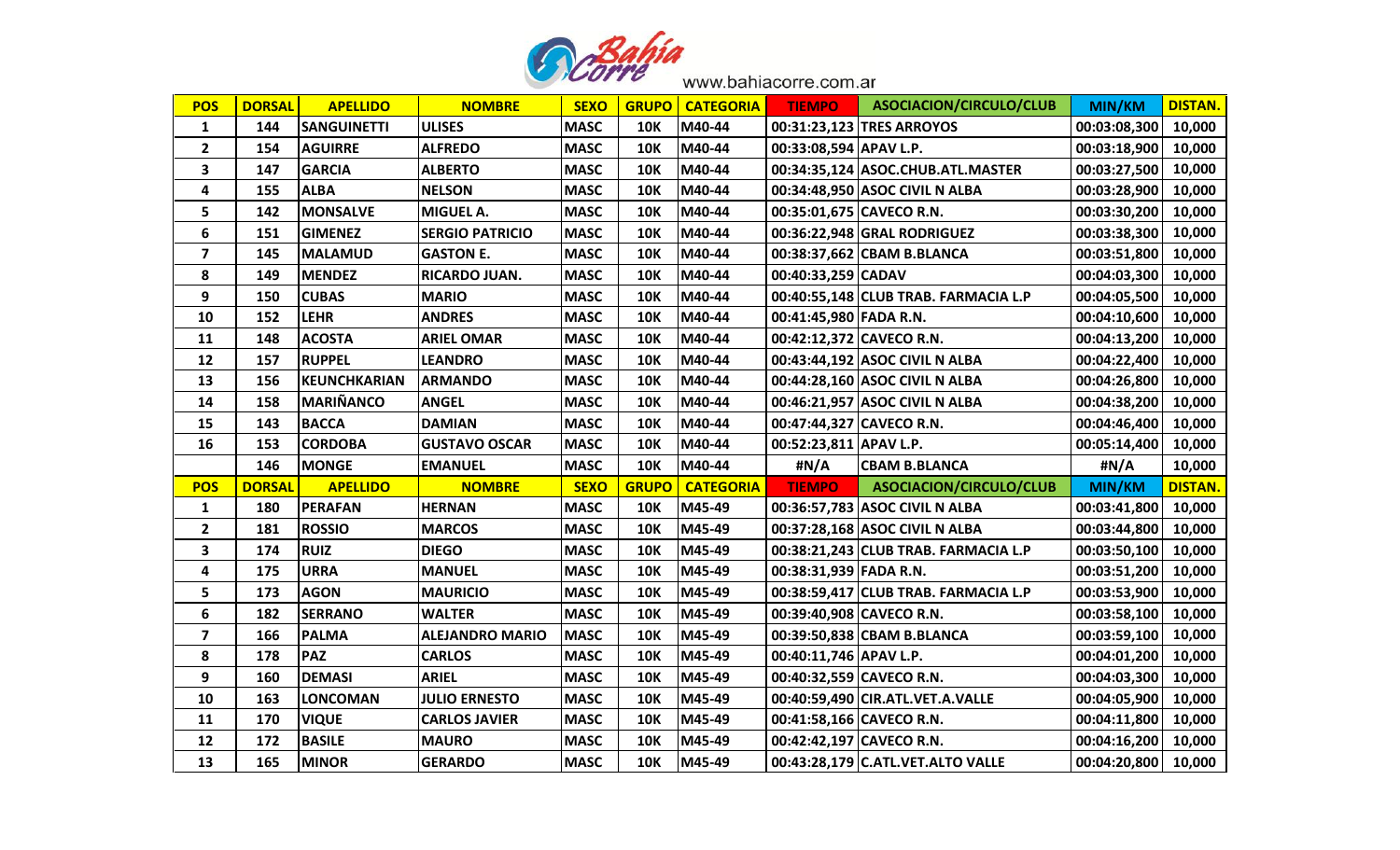

| 14                      | 164           | <b>FERREIRA</b>   | <b>CRISTIAN ADRIAN</b> | <b>MASC</b> | 10K          | M45-49           |                          | 00:43:40,026 C.ATL.VET.ALTO VALLE    | 00:04:22,000   10,000 |                |
|-------------------------|---------------|-------------------|------------------------|-------------|--------------|------------------|--------------------------|--------------------------------------|-----------------------|----------------|
| 15                      | 168           | <b>RAMIREZ</b>    | <b>RAMON</b>           | <b>MASC</b> | <b>10K</b>   | M45-49           |                          | 00:44:39,742 ASOC.CHUB.ATL.MASTER    | 00:04:28,000          | 10,000         |
| 16                      | 176           | <b>VILLEGAS</b>   | <b>JUAN</b>            | <b>MASC</b> | <b>10K</b>   | M45-49           | 00:47:23,291 FADA R.N.   |                                      | 00:04:44,300          | 10,000         |
| 17                      | 206           | <b>ROLDAN</b>     | <b>JULIO CESAR</b>     | <b>MASC</b> | <b>10K</b>   | M45-49           | 00:47:57,676 APAV L.P.   |                                      | 00:04:47,800          | 10,000         |
| 18                      | 171           | <b>CHANDIA</b>    | <b>GUSTAVO</b>         | <b>MASC</b> | <b>10K</b>   | M45-49           |                          | 00:48:45,376 C.A.V.NEUQUEN           | 00:04:52,500          | 10,000         |
| 19                      | 179           | MARIÑANCO         | <b>MARIANO</b>         | <b>MASC</b> | <b>10K</b>   | M45-49           |                          | 00:49:51,636 ASOC CIVIL N ALBA       | 00:04:59,200          | 10,000         |
| 20                      | 177           | <b>PARDIÑO</b>    | <b>LUIS</b>            | <b>MASC</b> | <b>10K</b>   | M45-49           | 00:49:59,278 APAV L.P.   |                                      | 00:04:59,900          | 10,000         |
| 21                      | 162           | <b>ZALAZAR</b>    | <b>WILSON RAUL</b>     | <b>MASC</b> | <b>10K</b>   | M45-49           |                          | 00:50:12,479 ESC.ATL.MASTER.G.MITRE  | 00:05:01,200          | 10,000         |
|                         | 161           | <b>CAFRE</b>      | <b>MARCELO</b>         | <b>MASC</b> | <b>10K</b>   | M45-49           | #N/A                     | <b>CAVECO R.N.</b>                   | #N/A                  | 10,000         |
|                         | 167           | <b>MARTIN</b>     | <b>PAULO</b>           | <b>MASC</b> | <b>10K</b>   | M45-49           | #N/A                     | <b>CBAM B.BLANCA</b>                 | #N/A                  | 10,000         |
|                         | 169           | <b>RODRIGUEZ</b>  | <b>MARIO</b>           | <b>MASC</b> | <b>10K</b>   | M45-49           | #N/A                     | ASOC.CHUB.ATL.MASTER                 | #N/A                  | 10,000         |
| <b>POS</b>              | <b>DORSAL</b> | <b>APELLIDO</b>   | <b>NOMBRE</b>          | <b>SEXO</b> | <b>GRUPO</b> | <b>CATEGORIA</b> | <b>TIEMPO</b>            | ASOCIACION/CIRCULO/CLUB              | <b>MIN/KM</b>         | <b>DISTAN.</b> |
| 1                       | 195           | <b>PADUA</b>      | <b>IGNACIO</b>         | <b>MASC</b> | <b>10K</b>   | M50-54           |                          | 00:37:05,516 ASOC ATL.FCMAX          | 00:03:42,600          | 10,000         |
| $\overline{2}$          | 189           | <b>BILBAO</b>     | <b>HECTOR</b>          | <b>MASC</b> | <b>10K</b>   | M50-54           |                          | 00:37:07,590 ASOC.CHUB.ATL.MASTER    | 00:03:42,800          | 10,000         |
| $\overline{\mathbf{3}}$ | 185           | <b>MANDERWALD</b> | <b>HERIBERTO</b>       | <b>MASC</b> | <b>10K</b>   | M50-54           | 00:37:24,857 TANDIL      |                                      | 00:03:44,500          | 10,000         |
| 4                       | 188           | <b>AGRELO</b>     | <b>MARCELO</b>         | <b>MASC</b> | <b>10K</b>   | M50-54           |                          | 00:38:32,316 ASOC.CHUB.ATL.MASTER    | 00:03:51,200 10,000   |                |
| 5                       | 199           | <b>CEVOLI</b>     | <b>LUIS JULIAN</b>     | <b>MASC</b> | <b>10K</b>   | M50-54           | 00:38:49,624 FADA R.N.   |                                      | 00:03:53,000          | 10,000         |
| 6                       | 192           | <b>SANDOVAL</b>   | <b>SEGUNDO</b>         | <b>MASC</b> | <b>10K</b>   | M50-54           |                          | 00:39:33,004 C.A.M.BARILOCHE         | 00:03:57,300          | 10,000         |
| $\overline{\mathbf{z}}$ | 184           | <b>MONTENEGRO</b> | <b>SERGIO</b>          | <b>MASC</b> | <b>10K</b>   | M50-54           | 00:39:56,337 CAVECO R.N. |                                      | 00:03:59,600   10,000 |                |
| 8                       | 191           | <b>TORRES</b>     | <b>FRANCISCO</b>       | <b>MASC</b> | <b>10K</b>   | M50-54           |                          | 00:39:57,342 C.A.V. NEUQUEN          | 00:03:59,700          | 10,000         |
| 9                       | 201           | <b>YANCA</b>      | <b>SERGIO FABIAN</b>   | <b>MASC</b> | <b>10K</b>   | M50-54           | 00:40:07,801 FADA R.N.   |                                      | 00:04:00,800          | 10,000         |
| 10                      | 200           | <b>MONTAÑA</b>    | <b>ANIBAL</b>          | <b>MASC</b> | <b>10K</b>   | M50-54           | 00:40:14,388 FADA R.N.   |                                      | 00:04:01,400   10,000 |                |
| 11                      | 187           | <b>BUTAZZI</b>    | <b>JOSE LUIS</b>       | <b>MASC</b> | <b>10K</b>   | M50-54           |                          | 00:40:19,000 ASOC.CHUB.ATL.MASTER    | 00:04:01,900 10,000   |                |
| 12                      | 196           | <b>GONZALES</b>   | <b>MAURICIO</b>        | <b>MASC</b> | <b>10K</b>   | M50-54           |                          | 00:41:31,098 GRAL RODRIGUEZ          | 00:04:09,100          | 10,000         |
| 13                      | 190           | <b>BARRERA</b>    | <b>JUAN ALBERTO</b>    | <b>MASC</b> | <b>10K</b>   | M50-54           |                          | 00:43:21,119 CAVECO R.N.             | 00:04:20,100   10,000 |                |
| 14                      | 205           | <b>SEISDEDOS</b>  | <b>DARIO</b>           | <b>MASC</b> | <b>10K</b>   | M50-54           | 00:44:56,760 APAV L.P.   |                                      | 00:04:29,700          | 10,000         |
| 15                      | 186           | <b>SANDOVAL</b>   | <b>WALTER</b>          | <b>MASC</b> | <b>10K</b>   | M50-54           |                          | 00:45:31,099 ASOC.CHUB.ATL.MASTER    | 00:04:33,100          | 10,000         |
| 16                      | 194           | <b>MANZANELLI</b> | <b>MIGUEL</b>          | <b>MASC</b> | <b>10K</b>   | M50-54           |                          | 00:47:02,954 CLUB TRAB. FARMACIA L.P | 00:04:42,300          | 10,000         |
| 17                      | 198           | <b>ALVAREZ</b>    | <b>JULIO</b>           | <b>MASC</b> | <b>10K</b>   | M50-54           | 00:47:32,848 FADA R.N.   |                                      | 00:04:45,300          | 10,000         |
| 18                      | 202           | <b>CARRANZA</b>   | <b>FABIO</b>           | <b>MASC</b> | <b>10K</b>   | M50-54           | 00:47:51,502 FADA R.N.   |                                      | 00:04:47,200          | 10,000         |
| 19                      | 203           | <b>FERREYRTA</b>  | <b>GASTON</b>          | <b>MASC</b> | <b>10K</b>   | M50-54           | 00:49:29,918 FADA R.N.   |                                      | 00:04:57,000   10,000 |                |
| 20                      | 193           | <b>ROMERO</b>     | <b>JORGE</b>           | <b>MASC</b> | <b>10K</b>   | M50-54           |                          | 00:57:21,784 C.A.M.BARILOCHE         | 00:05:44,200 10,000   |                |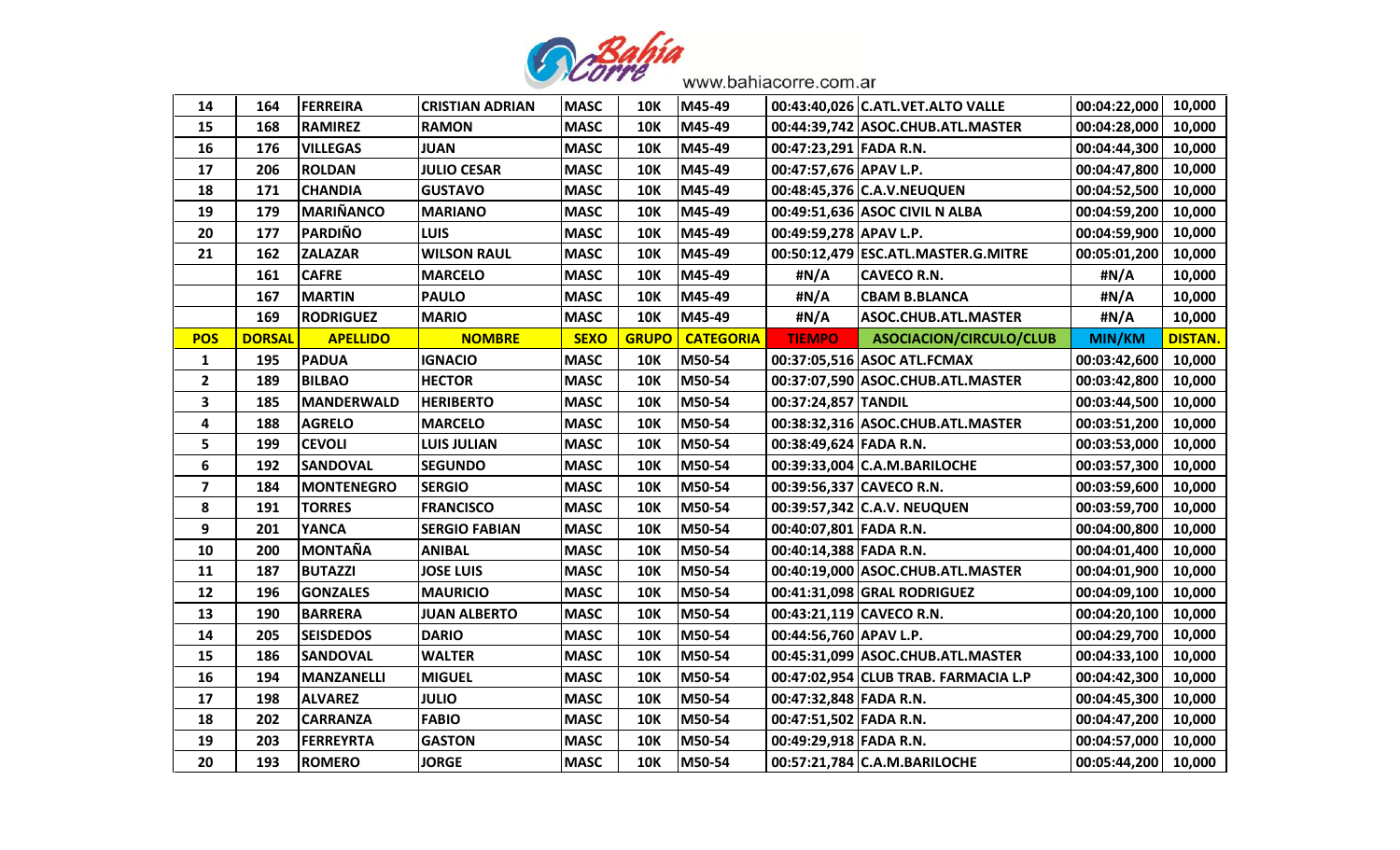

| 21                      | 204           | <b>CURILEN</b>     | <b>RAUL ALFREDO</b>    | <b>MASC</b> | <b>10K</b>   | M50-54           | 01:00:04,694 CAVECO R.N. |                                       | 00:06:00,500        | 10,000         |
|-------------------------|---------------|--------------------|------------------------|-------------|--------------|------------------|--------------------------|---------------------------------------|---------------------|----------------|
| 22                      | 197           | <b>ROBLES</b>      | <b>PEDRO</b>           | <b>MASC</b> | <b>10K</b>   | M50-54           |                          | 01:05:04,000 GRAL RODRIGUEZ           | 00:06:30,400        | 10,000         |
|                         | 207           | <b>LEON</b>        | <b>CLAUDIO</b>         | <b>MASC</b> | <b>10K</b>   | M50-54           | #N/A                     | <b>ASOC CIVIL N ALBA</b>              | #N/A                | 10,000         |
| <b>POS</b>              | <b>DORSAL</b> | <b>APELLIDO</b>    | <b>NOMBRE</b>          | <b>SEXO</b> | <b>GRUPO</b> | <b>CATEGORIA</b> | <b>TIEMPO</b>            | ASOCIACION/CIRCULO/CLUB               | MIN/KM              | <b>DISTAN.</b> |
| $\mathbf{1}$            | 215           | <b>BORQUEZ</b>     | <b>DANIEL</b>          | <b>MASC</b> | <b>10K</b>   | M55-59           |                          | 00:38:02,682 ASOC.CHUB.ATL.MASTER     | 00:03:48,300        | 10,000         |
| $\mathbf{2}$            | 211           | <b>VILCHEZ</b>     | <b>HUGO ALEJANDRO</b>  | <b>MASC</b> | <b>10K</b>   | M55-59           |                          | 00:39:28,765 CBAM B.BLANCA            | 00:03:56,900        | 10,000         |
| $\overline{\mathbf{3}}$ | 216           | <b>HECKER</b>      | <b>SERGIO DANIEL</b>   | <b>MASC</b> | <b>10K</b>   | M55-59           |                          | 00:40:17,191 CAVECO R.N.              | 00:04:01,700        | 10,000         |
| 4                       | 212           | <b>PARIENTE</b>    | <b>PEDRO</b>           | <b>MASC</b> | <b>10K</b>   | M55-59           |                          | 00:41:37,858 ASOC.CHUB.ATL.MASTER     | 00:04:09,800        | 10,000         |
| 5                       | 209           | <b>MARINA</b>      | <b>ERNESTO</b>         | <b>MASC</b> | <b>10K</b>   | M55-59           |                          | 00:42:44,022 CIRC.ATLETA VET PLATENSE | 00:04:16,400        | 10,000         |
| 6                       | 217           | <b>VARGAS</b>      | <b>PABLO</b>           | <b>MASC</b> | <b>10K</b>   | M55-59           |                          | 00:43:19,684 C.A.V.NEUQUEN            | 00:04:20,000        | 10,000         |
| $\overline{\mathbf{z}}$ | 219           | <b>QUINTERO</b>    | <b>JUAN</b>            | <b>MASC</b> | <b>10K</b>   | M55-59           |                          | 00:44:07,410 CLUB TRAB. FARMACIA L.P  | 00:04:24,700        | 10,000         |
| 8                       | 223           | <b>BADER</b>       | <b>ALBERTO MARCELO</b> | <b>MASC</b> | <b>10K</b>   | M55-59           | 00:44:30,756 APAV L.P.   |                                       | 00:04:27,100        | 10,000         |
| 9                       | 218           | <b>MENDEZ</b>      | <b>OMAR</b>            | <b>MASC</b> | <b>10K</b>   | M55-59           |                          | 00:46:22,330 CLUB TRAB. FARMACIA L.P  | 00:04:38,200        | 10,000         |
| 10                      | 214           | <b>BUTAZZI</b>     | <b>LUIS ALBERTO</b>    | <b>MASC</b> | <b>10K</b>   | M55-59           |                          | 00:47:30,961 ASOC.CHUB.ATL.MASTER     | 00:04:45,100        | 10,000         |
| 11                      | 210           | <b>SALVATIERRA</b> | <b>JOSE</b>            | <b>MASC</b> | <b>10K</b>   | M55-59           |                          | 00:50:20,744 ESC.ATL.MASTER G. MITRE  | 00:05:02,100        | 10,000         |
| 12                      | 220           | <b>WESBEK</b>      | <b>JORGE ADRIAN</b>    | <b>MASC</b> | <b>10K</b>   | M55-59           |                          | 00:52:01,106 GRAL RODRIGUEZ           | 00:05:12,100        | 10,000         |
| 13                      | 222           | <b>CISNEROS</b>    | <b>WALTER JAVIER</b>   | <b>MASC</b> | <b>10K</b>   | M55-59           | 00:53:29,518 APAV L.P.   |                                       | 00:05:21,000        | 10,000         |
| 14                      | 221           | <b>FARAGO</b>      | <b>ALBERTO MARCELO</b> | <b>MASC</b> | <b>10K</b>   | M55-59           | 01:04:18,000 FADA R.N.   |                                       | 00:06:25,800        | 10,000         |
| 15                      | 213           | <b>ESCALANTE</b>   | <b>MARIO</b>           | <b>MASC</b> | <b>10K</b>   | M55-59           |                          | 01:08:05,000 ASOC.CHUB.ATL.MASTER     | 00:06:48,500        | 10,000         |
| <b>POS</b>              | <b>DORSAL</b> | <b>APELLIDO</b>    | <b>NOMBRE</b>          | <b>SEXO</b> | <b>GRUPO</b> | <b>CATEGORIA</b> | <b>TIEMPO</b>            | ASOCIACION/CIRCULO/CLUB               | MIN/KM              | <b>DISTAN.</b> |
| 1                       | 230           | <b>SOSA AUBONE</b> | <b>RICARDO</b>         | <b>MASC</b> | <b>10K</b>   | M60-64           |                          | 00:37:40,089 CIR.ATL. VET.PLATENSE    | 00:03:46,000        | 10,000         |
| $\mathbf{2}$            | 226           | <b>FERNANDEZ</b>   | <b>JOSE</b>            | <b>MASC</b> | <b>10K</b>   | M60-64           |                          | 00:43:40,939 ORENSE MEDANO 40         | 00:04:22,100        | 10,000         |
| $\mathbf{3}$            | 227           | <b>BAEZ</b>        | <b>JOSE ADOLFO</b>     | <b>MASC</b> | <b>10K</b>   | M60-64           |                          | 00:45:06,176 C.A.M.BARILOCHE          | 00:04:30,600        | 10,000         |
| 4                       | 228           | <b>MARTINEZ</b>    | <b>RAMON G.</b>        | <b>MASC</b> | <b>10K</b>   | M60-64           | 00:45:32,605 FADA R.N.   |                                       | 00:04:33,300        | 10,000         |
| 5                       | 225           | <b>CASTRO</b>      | <b>NERY</b>            | <b>MASC</b> | <b>10K</b>   | M60-64           |                          | 00:47:23,319 CAVECO R.N.              | 00:04:44,300        | 10,000         |
| 6                       | 232           | <b>MUSA</b>        | <b>LUIS ABEL</b>       | <b>MASC</b> | <b>10K</b>   | M60-64           | 00:48:27,303 APAV L.P.   |                                       | 00:04:50,700        | 10,000         |
| $\overline{\mathbf{z}}$ | 229           | <b>MARIANO</b>     | <b>NIEVES</b>          | <b>MASC</b> | <b>10K</b>   | M60-64           |                          | 00:53:28,133 GRAL RODRIGUEZ           | 00:05:20,800        | 10,000         |
| 8                       | 231           | <b>ANDRADE</b>     | <b>OSCAR</b>           | <b>MASC</b> | <b>10K</b>   | M60-64           | 00:53:59,230 APAV L.P.   |                                       | 00:05:23,900        | 10,000         |
| <b>POS</b>              | <b>DORSAL</b> | <b>APELLIDO</b>    | <b>NOMBRE</b>          | <b>SEXO</b> | <b>GRUPO</b> | <b>CATEGORIA</b> | <b>TIEMPO</b>            | ASOCIACION/CIRCULO/CLUB               | MIN/KM              | <b>DISTAN.</b> |
| 1                       | 236           | <b>ARTERO</b>      | <b>MARCELO</b>         | <b>MASC</b> | <b>10K</b>   | M65-69           | 00:40:26,316 TANDIL      |                                       | 00:04:02,600        | 10,000         |
| $\mathbf{2}$            | 235           | <b>SOSA</b>        | <b>GERVASIO</b>        | <b>MASC</b> | <b>10K</b>   | M65-69           |                          | 00:42:23,802 C.ATL.VET.ALTO VALLE     | 00:04:14,400        | 10,000         |
| $\overline{\mathbf{3}}$ | 237           | <b>MARTINEZ</b>    | <b>JUAN NCARLOS</b>    | <b>MASC</b> | <b>10K</b>   | M65-69           | 00:44:18,937 CADAV       |                                       | 00:04:25,900 10,000 |                |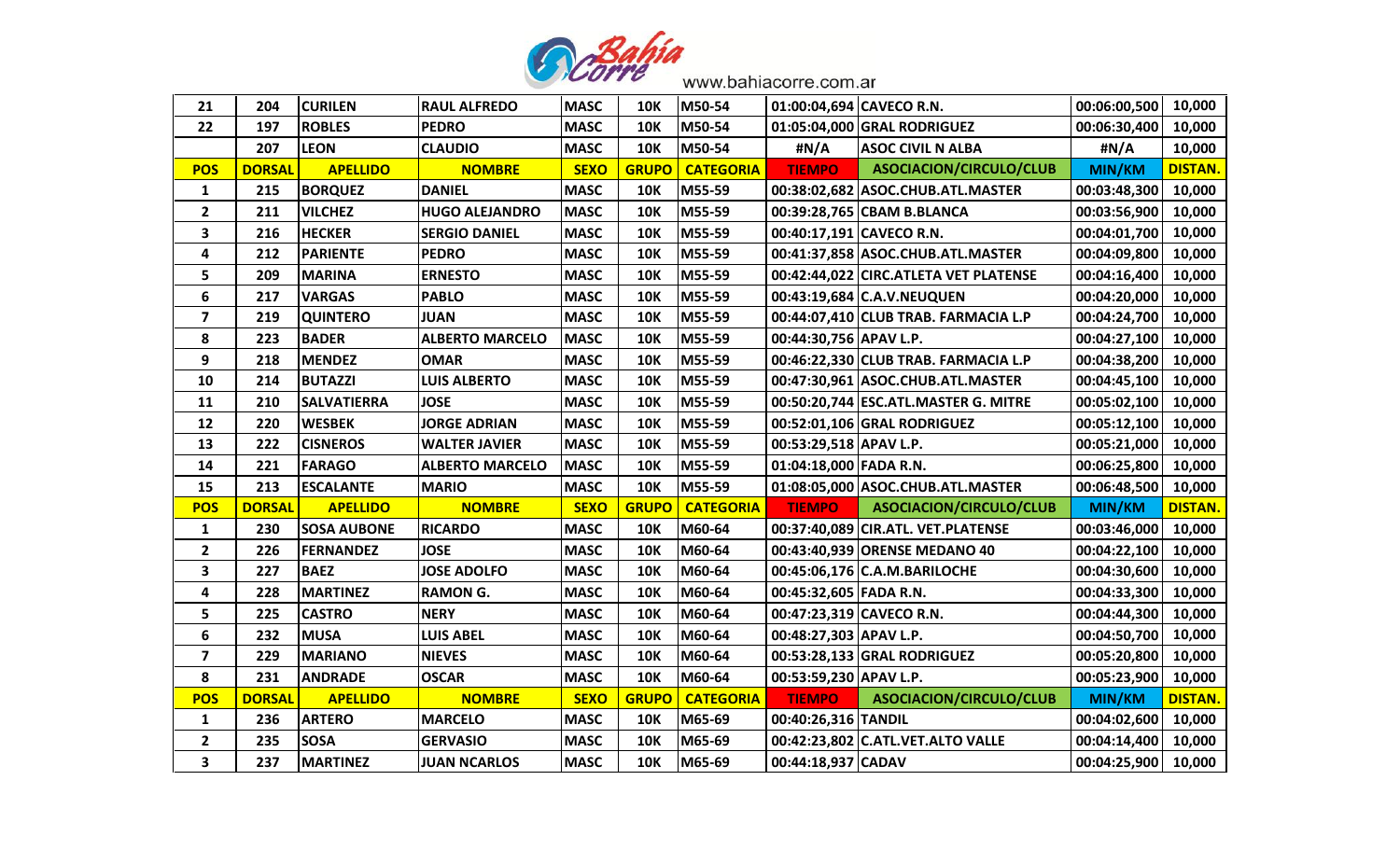

| 4                       | 240           | <b>QUILODRAN</b>    | <b>JOSE</b>           | <b>MASC</b>             | <b>10K</b>   | M65-69                    |                          | 00:50:57,943 C.A.M.BARILOCHE   | 00:05:05,800  | 10,000         |
|-------------------------|---------------|---------------------|-----------------------|-------------------------|--------------|---------------------------|--------------------------|--------------------------------|---------------|----------------|
| 5                       | 239           | <b>CHANDIA</b>      | <b>ROBERTO</b>        | <b>MASC</b>             | <b>10K</b>   | M65-69                    |                          | 00:52:12,325 C.A.V.NEUQUEN     | 00:05:13,200  | 10,000         |
| 6                       | 238           | <b>CERDA</b>        | <b>ELIAS</b>          | <b>MASC</b>             | <b>10K</b>   | M65-69                    | 00:53:06,081 CAVECO R.N. |                                | 00:05:18,600  | 10,000         |
|                         | 234           | LARRAÑAGA           | <b>CARLOS</b>         | <b>MASC</b>             | <b>10K</b>   | M65-69                    | #N/A                     | <b>CAVECO R.N.</b>             | #N/A          | 10,000         |
|                         | 1241          | <b>MALDONADO</b>    | <b>MARCOS</b>         | <b>MASC</b>             | <b>10K</b>   | M65-69                    | #N/A                     | <b>CORDOBA</b>                 | #N/A          | 10,000         |
| <b>POS</b>              | <b>DORSAL</b> | <b>APELLIDO</b>     | <b>NOMBRE</b>         | <b>SEXO</b>             | <b>GRUPO</b> | <b>CATEGORIA</b>          | <b>TIEMPO</b>            | ASOCIACION/CIRCULO/CLUB        | MIN/KM        | <b>DISTAN.</b> |
| $\mathbf{1}$            | 246           | <b>MATAMALA</b>     | <b>HECTOR LUIS</b>    | <b>MASC</b>             | <b>10K</b>   | M70-74                    | 00:43:56,156 APAV L.P.   |                                | 00:04:23,600  | 10,000         |
| $\overline{2}$          | 244           | <b>MORAE</b>        | <b>ANTONIO</b>        | <b>MASC</b>             | <b>10K</b>   | M70-74                    |                          | 00:53:43,161 ZONA 5 RUNING     | 00:05:22,300  | 10,000         |
| 3                       | 243           | <b>CARDOZO</b>      | <b>PAULINO</b>        | <b>MASC</b>             | <b>10K</b>   | M70-74                    | 01:02:07,834 CAVECO R.N. |                                | 00:06:12,800  | 10,000         |
| $\overline{\mathbf{4}}$ | 245           | <b>DE NIRO</b>      | <b>VICTOR HUGO</b>    | <b>MASC</b>             | <b>10K</b>   | M70-74                    | 01:17:18,000 APAV L.P.   |                                | 00:07:43,800  | 10,000         |
| <b>POS</b>              | <b>DORSAL</b> | <b>APELLIDO</b>     | <b>NOMBRE</b>         | <b>SEXO</b>             | <b>GRUPO</b> | <b>CATEGORIA</b>          | <b>TIEMPO</b>            | <b>ASOCIACION/CIRCULO/CLUB</b> | MIN/KM        | <b>DISTAN.</b> |
| $\mathbf{1}$            | 247           | <b>MEREA LLANOS</b> | <b>JULIO</b>          | <b>MASC</b>             | <b>10K</b>   | M75-79                    | 00:50:27,469 CAVECO R.N. |                                | 00:05:02,700  | 10,000         |
| $\mathbf{2}$            | 248           | <b>CHAINE</b>       | <b>JUAN</b>           | <b>MASC</b>             | <b>10K</b>   | M75-79                    | 00:53:15,092 CAVECO R.N. |                                | 00:05:19,500  | 10,000         |
| $\overline{\mathbf{3}}$ | 249           | <b>SERRATTI</b>     | <b>MIGUEL ORLANDO</b> | <b>MASC</b>             | <b>10K</b>   | M75-79                    | 00:59:30,562 CAVECO R.N. |                                | 00:05:57,100  | 10,000         |
| 4                       | 250           | <b>SILVA</b>        | <b>ABEL</b>           | <b>MASC</b>             | <b>10K</b>   | M75-79                    |                          | 01:15:55,000 C.A.M.BARILOCHE   | 00:07:35,500  | 10,000         |
| <b>POS</b>              | <b>DORSAL</b> | <b>APELLIDO</b>     | <b>NOMBRE</b>         | <b>SEXO</b>             | <b>GRUPO</b> | <b>CATEGORIA</b>          | <b>TIEMPO</b>            | ASOCIACION/CIRCULO/CLUB        | <b>MIN/KM</b> | <b>DISTAN.</b> |
|                         | 12            | XX                  | XX                    | X                       | <b>10K</b>   | $\pmb{\mathsf{X}}$        | #N/A                     | X                              | #N/A          | 10,000         |
|                         | 22            | XX                  | XX                    | X                       | <b>10K</b>   | $\mathbf x$               | #N/A                     | X                              | #N/A          | 10,000         |
|                         |               |                     |                       |                         |              |                           |                          |                                |               |                |
|                         | 35            | XX                  | XX                    | X                       | <b>10K</b>   | $\pmb{\mathsf{X}}$        | #N/A                     | X                              | #N/A          | 10,000         |
|                         | 57            | XX                  | XX                    | X                       | <b>10K</b>   | $\boldsymbol{\mathsf{x}}$ | #N/A                     | $\overline{\mathbf{x}}$        | #N/A          | 10,000         |
|                         | 71            | XX                  | XX                    | X                       | <b>10K</b>   | $\boldsymbol{\mathsf{X}}$ | #N/A                     | X                              | #N/A          | 10,000         |
|                         | 84            | XX                  | XX                    | X                       | <b>10K</b>   | $\pmb{\mathsf{X}}$        | #N/A                     | X                              | #N/A          | 10,000         |
|                         | 91            | XX                  | XX                    | $\mathsf{\overline{X}}$ | <b>10K</b>   | $\boldsymbol{\mathsf{X}}$ | #N/A                     | $\overline{\mathbf{x}}$        | #N/A          | 10,000         |
|                         | 95            | XX                  | XX                    | X                       | <b>10K</b>   | $\boldsymbol{\mathsf{X}}$ | #N/A                     | X                              | #N/A          | 10,000         |
|                         | 98            | XX                  | XX                    | X                       | <b>10K</b>   | $\pmb{\mathsf{X}}$        | #N/A                     | X                              | #N/A          | 10,000         |
|                         | 99            | XX                  | XX                    | X                       | <b>10K</b>   | $\overline{\mathbf{x}}$   | #N/A                     | $\overline{\mathbf{x}}$        | #N/A          | 10,000         |
|                         | 127           | XX                  | XX                    | X                       | <b>10K</b>   | $\boldsymbol{\mathsf{X}}$ | #N/A                     | X                              | #N/A          | 10,000         |
|                         | 159           | XX                  | XX                    | X                       | <b>10K</b>   | $\pmb{\mathsf{X}}$        | #N/A                     | X                              | #N/A          | 10,000         |
|                         | 183           | XX                  | XX                    | X                       | <b>10K</b>   | $\boldsymbol{\mathsf{x}}$ | #N/A                     | $\overline{\mathbf{x}}$        | #N/A          | 10,000         |
|                         | 208           | XX                  | XX                    | X                       | <b>10K</b>   | $\mathsf{\overline{X}}$   | #N/A                     | $\boldsymbol{\mathsf{X}}$      | #N/A          | 10,000         |
|                         | 224           | XX                  | XX                    | X                       | <b>10K</b>   | $\pmb{\mathsf{X}}$        | #N/A                     | X                              | #N/A          | 10,000         |